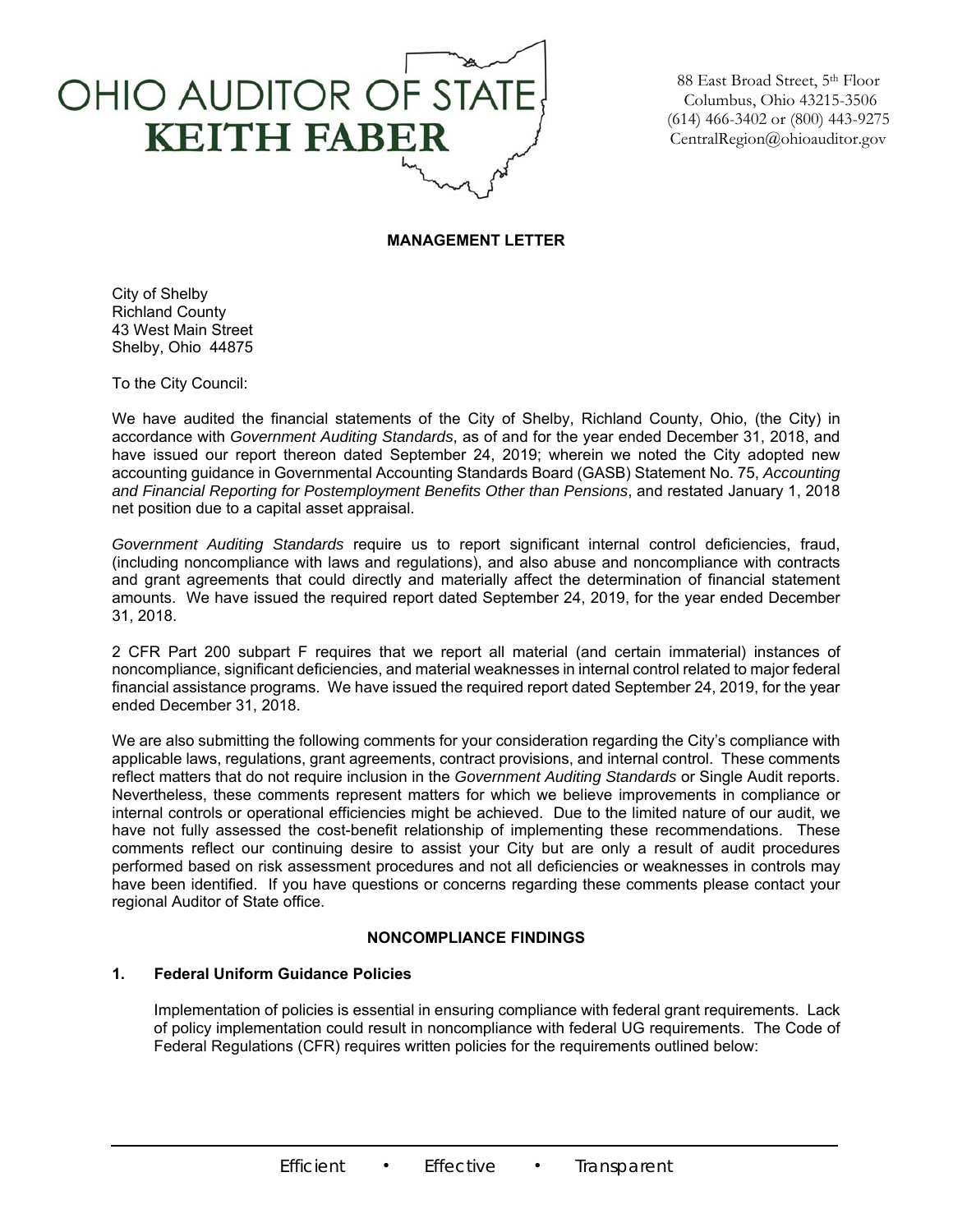City of Shelby Richland County Management Letter Page 2

# **NONCOMPLIANCE FINDINGS (Continued)**

# **1. Federal Uniform Guidance Policies (Continued)**

- 200.302 (b)(7) Written procedures for determining the allowability of costs in accordance with Subpart E - Cost Principles of this part and the terms and conditions of the Federal award.
- 200.302 (b)(6) Written procedures to minimize the time elapsing between the transfer of funds.
- $\bullet$  200.318(c)(1)-(2) Written procurement policies for employee conflicts of interest and for organizational conflicts of interest.
- 200.320 (d)(3) Written policies for selection and awarding of competitive contracts.
- 200.319(c) Written policies for minimum evaluation criteria for bids and proposals.

As of December 31, 2018, the City did not formally adopt any of the federal written policies listed above.

Failure to have formal written policies and procedures in place could result in noncompliance with federal grant requirements.

We recommend the City adopt written policies over its controls and procedures required by the Code of Federal Regulations.

# **2. Timely Deposits**

**Ohio Rev. Code § 9.38** states a person who is a public official other than a state officer, employee, or agent shall deposit all public moneys received by that person with the treasurer of the public office or properly designated depository on the business day next following the day of receipt, if the total amount of such moneys received exceeds one thousand dollars. If the total amount of the public moneys so received does not exceed one thousand dollars, the person shall deposit the moneys on the business day next following the day of receipt, unless the public office of which that person is a public official adopts a policy permitting a different time period, not to exceed three business days next following the day of receipt, for making such deposits, and the person is able to safeguard the moneys until such time as the moneys are deposited. The policy shall include provisions and procedures to safeguard the public moneys until they are deposited.

We noted 9.8% of utility receipts (5 out of 51 selected), 93% of income tax receipts (13 out of 14 selected), and 1 CPR training receipt selected, which were not timely deposited with the Director of Finance by the next business day following the day of the receipt. We additionally noted the City has not established formal cash collection policies and procedures.

Failure to implement formal written policies and procedures over the cash collections process and to deposit receipts timely increases the risk of City funds being lost, misappropriated, or improperly posted, and these errors going undetected by management.

We recommend the City Council implement formal written cash collection policies and procedures over classification and posting of receipts, safeguarding receipts, and depositing timely in accordance with State statute.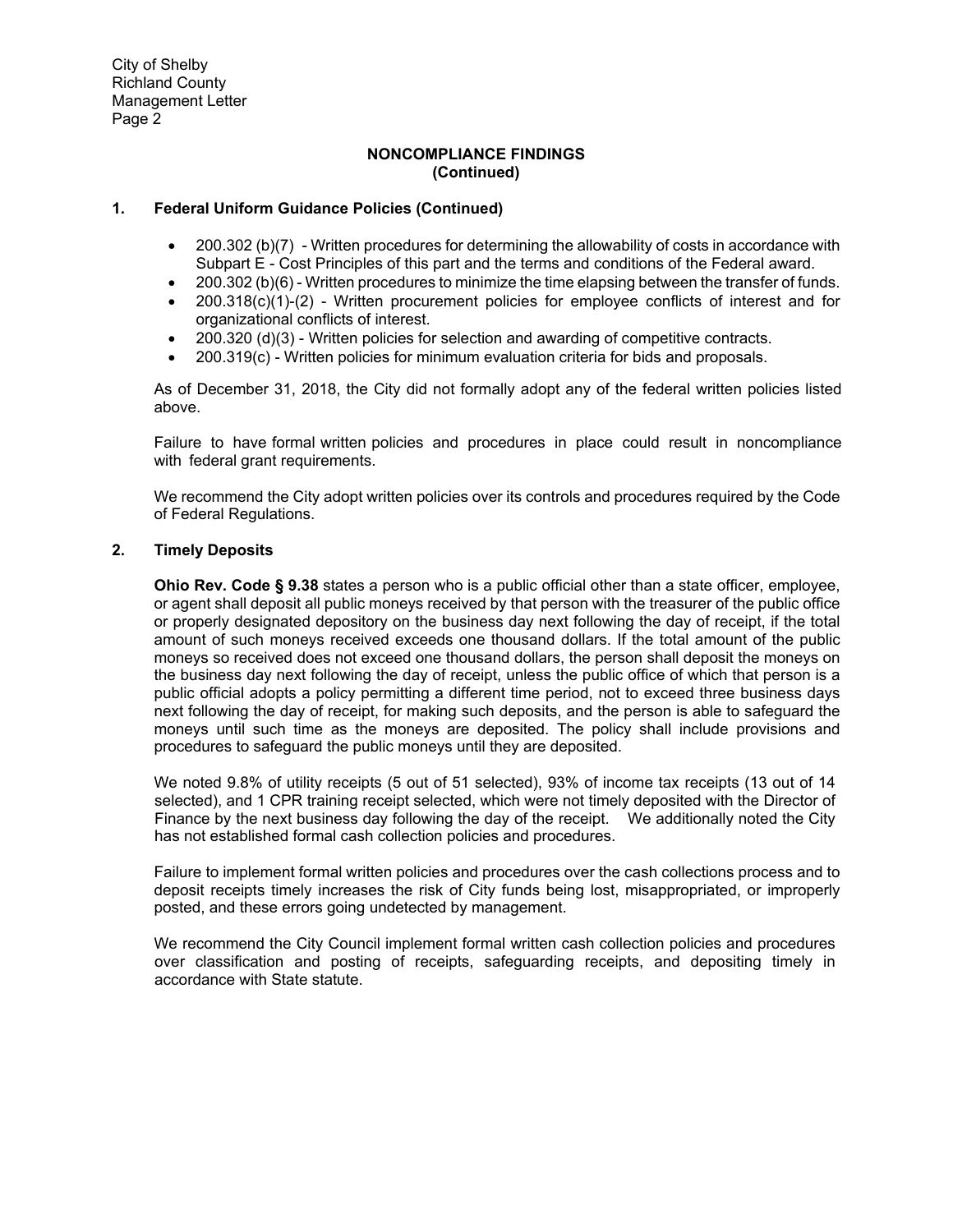City of Shelby Richland County Management Letter Page 3

# **RECOMMENDATIONS**

## **1. IT – Logical Access Controls**

Logical access controls are necessary to help ensure access is restricted to only those individuals who require such access to perform their job functions. Security or system configuration capabilities should be used to restrict users with administrative access to a small number of users with direct responsibility for the system. In addition, the use of password parameters governing password expiration intervals is a key component in helping to ensure only authorized individuals have knowledge of their user account name and password.

# **Network Level**

The City uses Windows Active Directory (AD) to restrict user access to their City Hall network. City Hall network access is required to access the financial and income tax applications. While password protected accounts are required at the AD level, the following issues were noted:

 A high level account has a password set to not expire and the password was not changed during the audit period.

When password changes are not required for all user accounts, there is an increased risk the access provided may not be secure and consistent with management's intentions. In addition, when audit and event log policies are not defined for the specific needs of the organization, and audit logs are not reviewed on a regular basis for security violations, the risk of undetected break-in attempts increases.

# **Financial Application**

The City's financial application is used as the primary software to record general ledger, purchase order, and accounts payable transactions. Although access is password protected, the following issues were noted:

- For each module in the application (general ledger, purchase order and accounts payable), all four user accounts had administrative access. This access allowed the users to view and change each other's password. During field work, administrative access was modified and limited to one individual.
- For the purchase order module, accounts created specifically to assign department information to purchase orders had read/write ability. These accounts were not intended to have this access. In addition, the passwords for these accounts appeared to be the same. During field work, access to these accounts was changed to no access.

Granting account access beyond assigned responsibilities increases the risk that this access could be used inappropriately. If access is obtained or inappropriately used, these unauthorized users could create or alter financial transactions that could affect the financial statements.

#### **Utility Billing Application**

The City's utility billing application is used for the calculation and tracking of water, sewer and electric consumption. Two utility billing clerks appear to have administrative rights to the application.

The provision of administrative access to individuals who do not have direct supervision responsibilities increases the risk that this access could be used inappropriately. If access is obtained or inappropriately used, these unauthorized users could create or alter financial transactions that could affect the financial statements.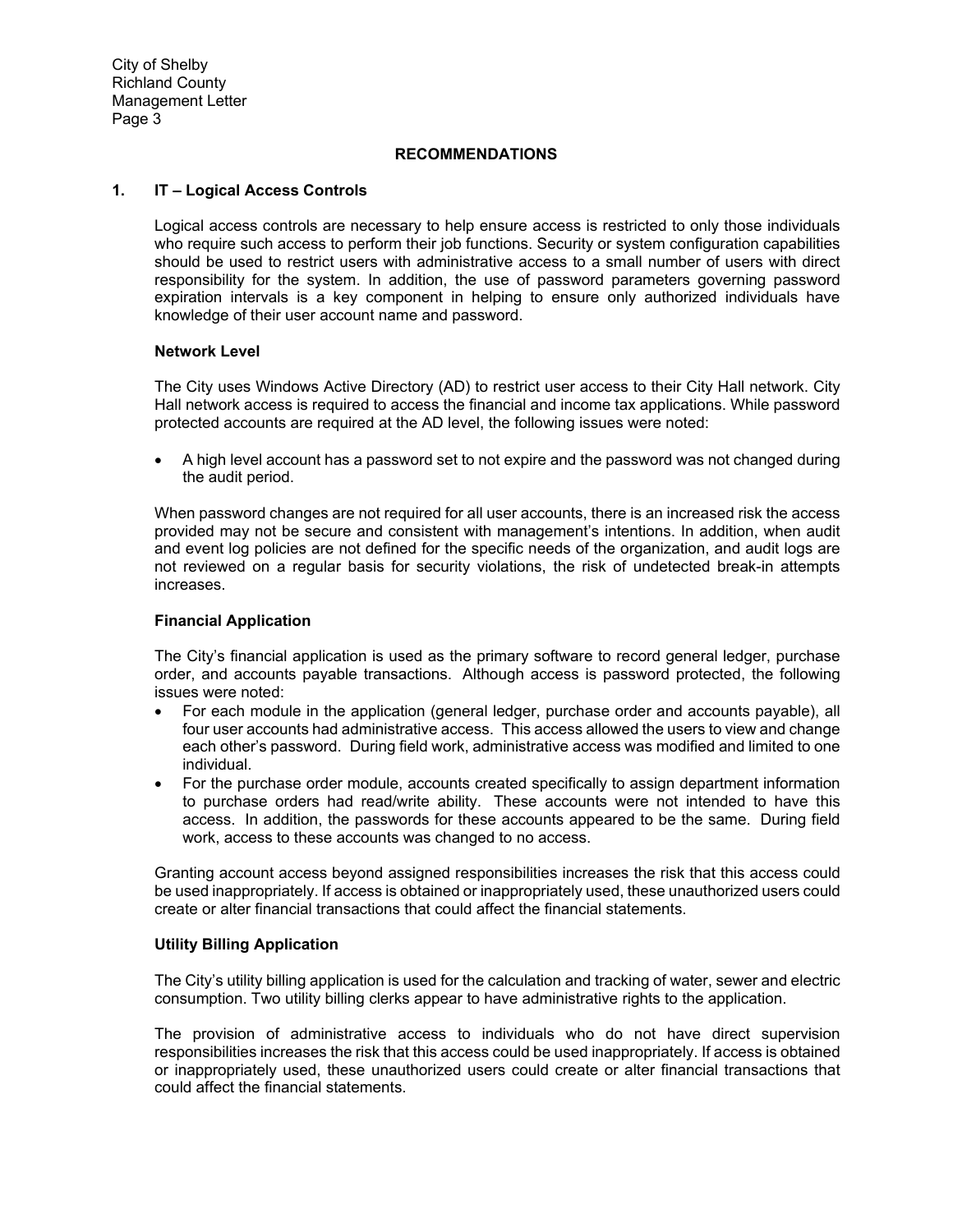City of Shelby Richland County Management Letter Page 4

### **RECOMMENDATIONS (Continued)**

## **1. IT – Logical Access Controls (Continued)**

#### **Municipal Court - Application Level**

Access to the Municipal Court's application system is restricted with the use of password protected user accounts; however, the following issues were noted.

- A high level account has a password set to not expire and the password was not changed during the audit period.
- The 30 day password expiration policy, applicable to user accounts, was turned off during field work. The policy appeared to be working during the audit period.
- No lockout policy is in place to prevent unauthorized users from attempting logon attempts.

When password changes are not required for all user accounts or password change intervals and lockout policies are not defined, there is an increased risk the access provided may not be secure and consistent with management's intentions. These conditions may result in an unauthorized individual gaining access to the system and accidentally or intentionally deleting or altering sensitive court or financial data.

The City should implement or perform the following logical access controls:

- Enforce periodic password change procedures for all of the AD user accounts. If administrative accounts are needed for other background processes, periodic manual password changes should be applied.
- Review account access to the financial and utility billing applications to determine if the access provided is commensurate with the account owner's job function.
- The Municipal Court should enforce periodic password change procedures for all accounts and create lockout policies for all users.

#### **2. IT – Disaster Recovery Planning**

The creation and use of a comprehensive, disaster recovery plan minimizes the risk of loss of data and minimizes the risk that computer operations important for the functioning of the City will not be restored in a timely, cost effective manner after a disastrous event.

To address these risks, the departments of Finance, Income Tax and the Municipal Court create backups on a daily basis and store the backups in secure locations. In addition, application vendor support has been secured by these departments which could be used to aid in the restoration of computing resources if a disastrous event should occur. Although these controls have been established, the departments mentioned above have not created a disaster recovery plan to help coordinate the materials and personnel necessary to restore the other aspects of their operations not covered by vendor support.

Without a comprehensive disaster recovery plan, the departments of Finance, Income Tax and the Municipal Court could incur additional costs and experience additional down time in addressing issues that had not been considered by management. These delays could extend the recovery periods beyond those acceptable by their management.

The departments of Finance, Income Tax and the Municipal Court should create disaster recovery plans for their departments to address typical recovery issues that would not be covered by existing vendor application support.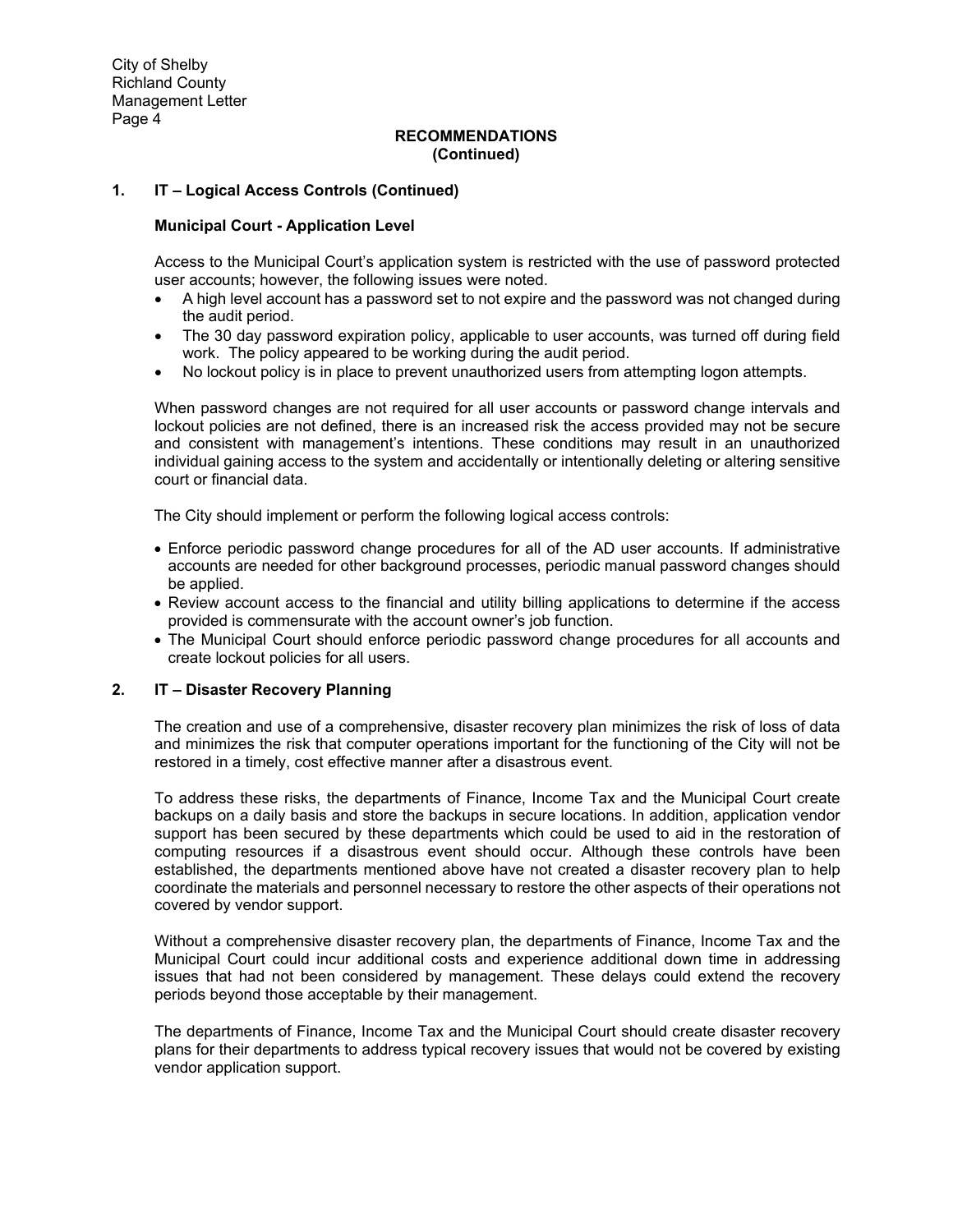# **RECOMMENDATIONS (Continued)**

# **2. IT – Disaster Recovery Planning (Continued)**

At a minimum, the plans should address the following:

- Hardware, software and communication needs for processing at the alternate site, as well as develop a priority list for application processing.
- Identify key personnel necessary for processing at an alternate site. Establish training for the key personnel and allow for the periodic testing of the transfer of processing to the alternate site.
- Establish a manual backup process to bide the organization over to the point that crucial systems can be recovered. The backup process should address personnel, hardware and software requirements as well as the manual flow of paper transactions through the necessary authorization trail.

Once developed, the plan should be tested to ensure its applicability, and reviewed annually to ensure it is up to date; reflecting the current operations of each office.

# **3. IT - Anti-Virus Software – Municipal Court**

The implementation of a security framework supported by processes and the deployment of tools is imperative in helping to minimize the risks that could compromise the integrity and security of information systems. Anti-virus software, which is used to prevent, detect, and remove malware, is one tool, that when implemented correctly, helps to maintain the integrity and security of information systems.

The most efficient implementation of anti-virus software is to use a centrally managed solution. With a centrally managed solution, management can ensure computers are updated with new definitions on a regular basis. In addition, the licensing and scheduling of regular scans can be more efficiently controlled through a centrally managed solution.

The Municipal Court is not using a centrally managed anti-virus software. The lack of centralized control over anti-virus software increases the risk the Municipal Court's network and information systems is not adequately protected from viruses, which could lead to significant downtime and/or data loss.

The Municipal Court should consider installing anti-virus software that can be centrally managed and is appropriately licensed. Controls should also be implemented to help ensure the anti-virus definitions are up-to-date and scans are occurring on a regularly scheduled basis.

# **4. IT - File Access Permission**

To help reduce the risk of unauthorized access and maintain data and application integrity, organizations should restrict access to their computer systems, files, and data. Write, delete, and modify permissions should only be granted where necessary and required to perform processing.

The City uses the security provisions of the windows server operating system to protect the database files of its critical applications. The file access permissions for two of the audit significant servers were found to potentially permit all domain users in their City Hall directory full access to the database files.